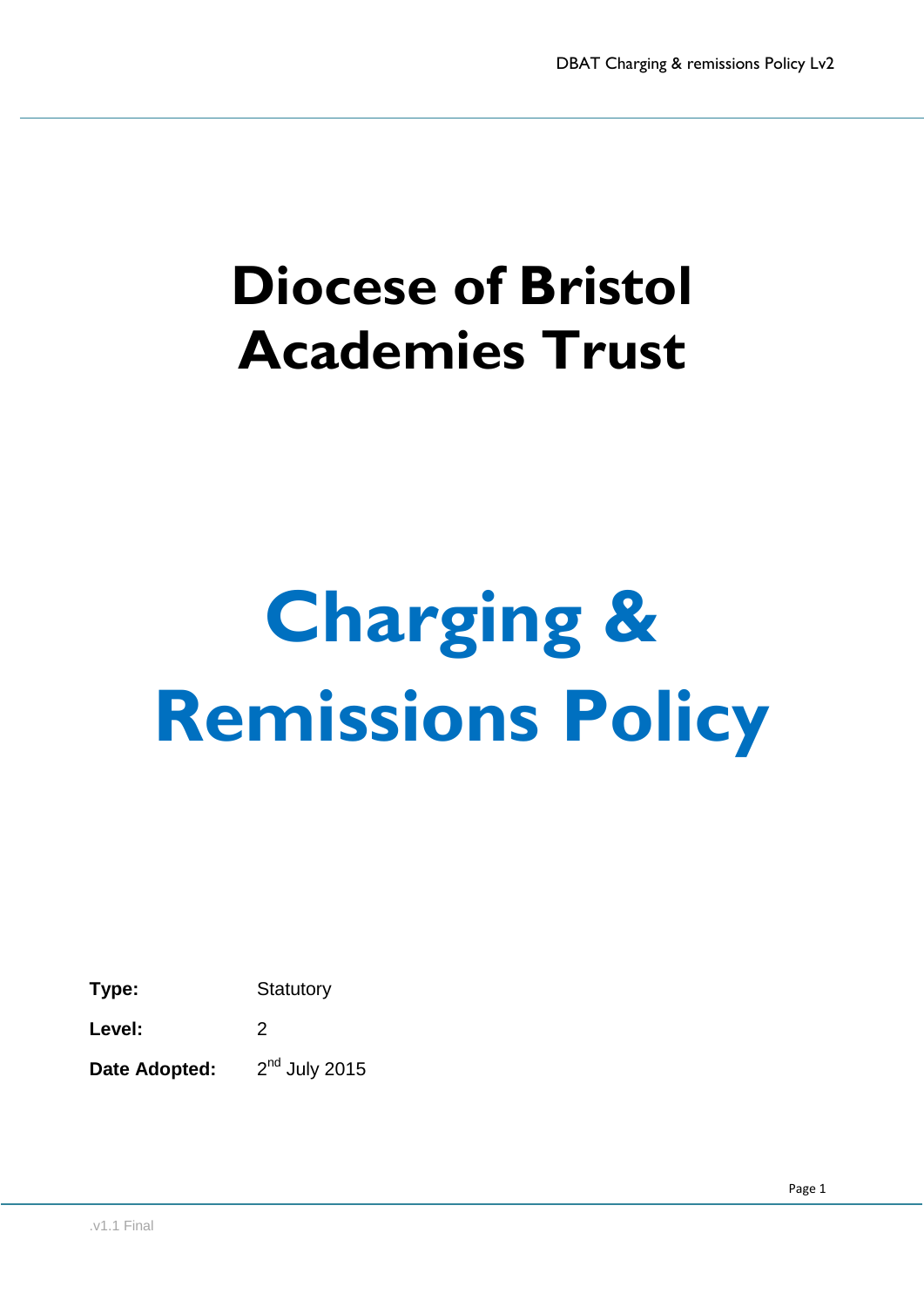| <b>Date</b> | Page | <b>Change</b> | Origin of Change e.g. TU<br>request, Change in legislation |
|-------------|------|---------------|------------------------------------------------------------|
|             |      |               |                                                            |
|             |      |               |                                                            |
|             |      |               |                                                            |
|             |      |               |                                                            |
|             |      |               |                                                            |
|             |      |               |                                                            |
|             |      |               |                                                            |
|             |      |               |                                                            |
|             |      |               |                                                            |
|             |      |               |                                                            |
|             |      |               |                                                            |

### **History of most recent Policy changes (must be completed)**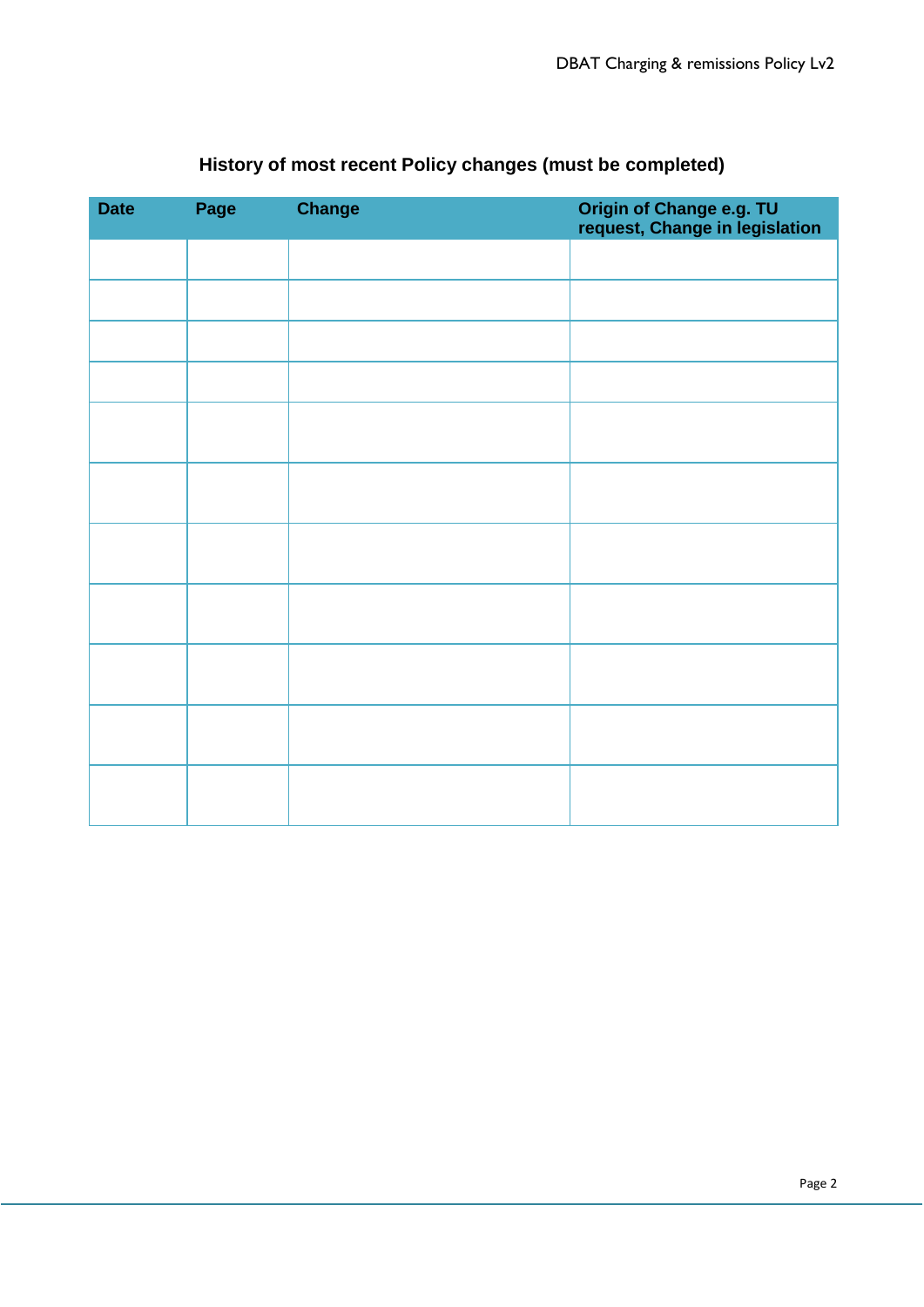#### **1) Introduction**

- a) The position of the Diocese of Bristol Academies Trust is clear: no child's education should be in anyway compromised by the ability of their parents or carers to pay.
- b) In some cases Pupil Premium may be used to support those pupils who might be disadvantaged due their financial circumstance.

#### **2) Compliance**

- a) DBAT (the Academies Trust) is required by law to publish a policy on charging for academy activities. The Education Act 1996 establishes the basic principle that education provided by any maintained school/academy for its registered pupils should be free of charge. This basic underlying principle requires that there should be no school/academy admission charge and no charge for any related activity which takes place during school/academy time. Exceptions to this general statement are as follows:
- b) Individual tuition in playing a musical instrument may be charged for provided that it is not part of the National Curriculum or part of the syllabus for a prescribed Public Examination.
- c) Where parents have indicated that they wish to own the finished product from a particular lesson e.g. individual craft items, pottery, needlework, cookery, a charge may be made to cover materials.
- d) For all residential visits deemed to be within academy hours, or part of the National Curriculum or part of the Syllabus for the prescribed Public Examination, a charge for board and lodging will be made, except for families in receipt of relevant welfare benefits.
- e) Optional visits or activities occurring outside of academy hours may be charged for in full.

#### **3) Policy**

- a) Within the Education Act it is possible for schools/academies to ask for voluntary contributions from parents. The Board of Directors of the Trust has therefore approved the following:
	- Voluntary contributions can be invited from parents towards the cost of the academy activities which are related to the life and work of the academy. Such contributions will be genuinely voluntary and no child whose parents feel unable to contribute will be treated differently from the rest.
	- Parents not wishing to make a voluntary contribution in whole or part,